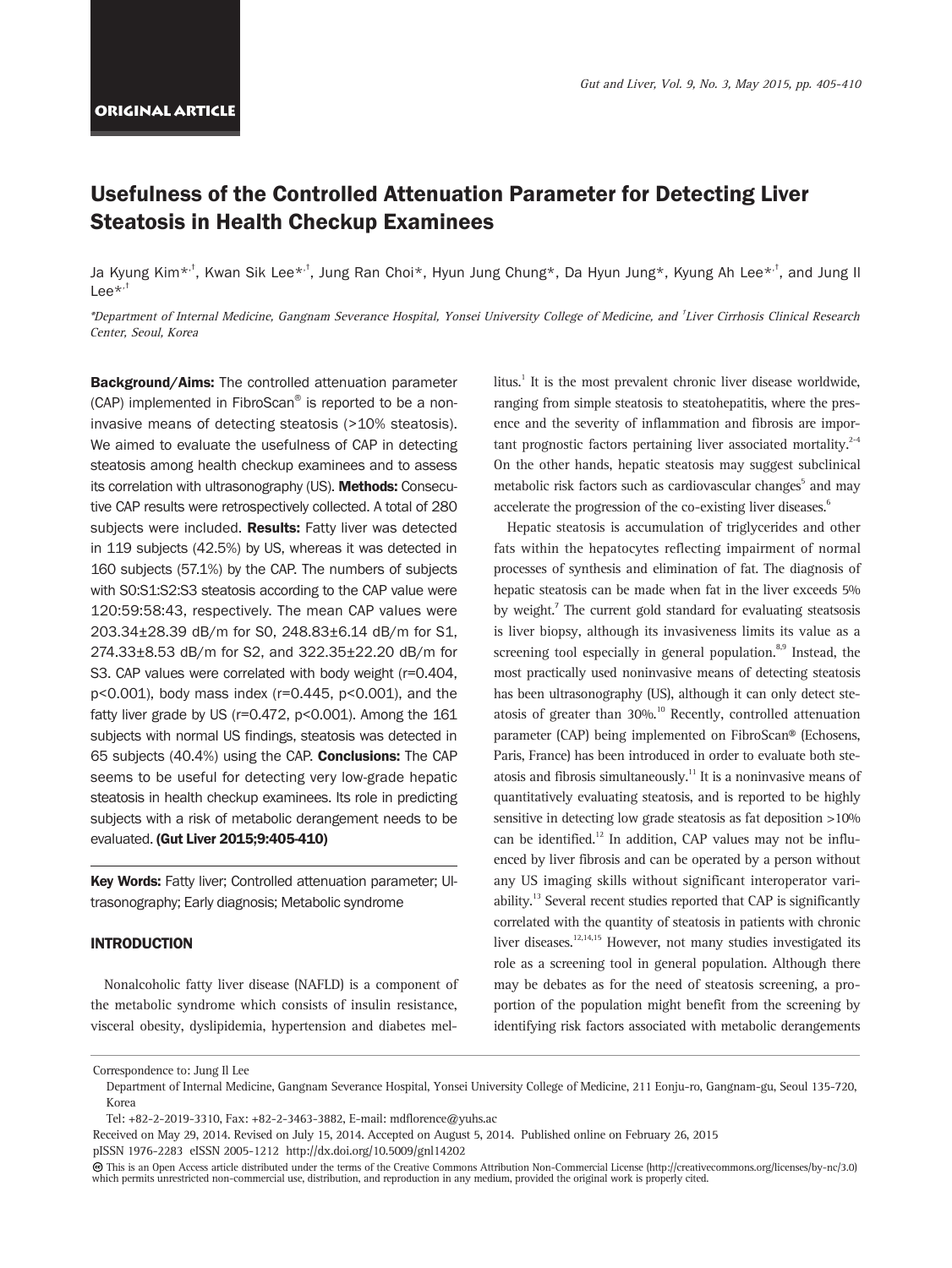such as diabetes mellitus and cardiovascular abnormalities. The aim of this study is to evaluate the usefulness of CAP in detecting steatosis among health checkup examinees and to assess its correlation with US.

#### MATERIALS AND METHODS

#### 1. Subjects

From January 2013, 280 subjects who had CAP measured during health checkup program at Gangnam Severance Hospital, Seoul, Korea, were consecutively enrolled for this study. Other data including demographics, blood test results, liver stiffness measurement (LSM) and findings of abdominal US from database of Health Checkup Center were collected retrospectively. All subjects were examined between 8 and 11 AM after a 12-hour overnight fast. The study protocol was reviewed by Institutional Review Board of Gangnam Severance Hospital (number: 3-2014-0141). Conforming to the ethical guidelines of the 1975 Declaration of Helsinki, this study was approved by an ethics committee and granted an exemption.

## 2. Blood samples

Serological parameters included fasting glucose, aspartate aminotransferase (AST), alanine aminotransferase (ALT), γ-glutamyltranspeptidase, total bilirubin, platelet count, prothrombin time, total cholesterol, high-density lipoprotein (HDL) cholesterol, low-density lipoprotein (LDL) cholesterol and triglycerides. Blood test was performed on the same day of CAP measurement.

## 3. Body composition

Anthropometry and body composition were measured with an X-scan plus II (Jawon Medical Co., Ltd., Kyungsan, Korea). Anthropometric and body fat indices has been identified to be useful in showing body fat distribution and to have correlations with metabolic parameters.<sup>16-18</sup> Weight (kg) and height (cm) were measured to the nearest 0.1 kg and 0.1 cm, respectively. Bioelectrical impedance analysis was done for body composition via tetra-polar electrode method using eight touch electrodes. Mass of body fat, lean body mass, body mass index (BMI), percent body fat, waist to hip ratio, segmental analysis (lean body mass of arms, legs, and trunk), and basal metabolic rate were assessed.

#### 4. Ultrasonography

Ultrasound scanning was performed by two professional radiologists using a 5-mHz transducer. Radiologists were not aware of the subjects' clinical details or laboratory findings. The criterion for fatty change of liver was hyperechogenic liver tissue with fine, tightly packed echoes.<sup>19</sup> With the 5-mHz transducer posterior beam penetration was an inevitable finding. The degree of fatty change was assessed by the fall in echo amplitude with depth (rate of posterior beam attenuation), increasing discrepancy of echo amplitude between liver and kidney, and loss of echoes from the walls of the portal veins. Mild fatty liver was defined by a slight increase in liver echogenicity, a slight exaggeration of liver and kidney echo discrepancy, and relative preservation of echoes from the walls of the portal vein. Moderate fatty liver was accompanied by loss of echoes from the walls of the portal veins, particularly from the peripheral branches, resulting in a featureless appearance of the liver. In addition, greater posterior beam attenuation was found and a greater discrepancy between hepatic and renal echoes. Severe fatty liver was recognized by a greater reduction in beam penetration, loss of echoes from most of the portal vein wall, including the main branches, and a large discrepancy between hepatic and renal echoes.

## 5. CAP measurement and liver stiffness

CAP was performed by a trained operator following the manufacturer's instruction. CAP assessment was on a Fibroscan 501® (Echosens, Paris, France) with the tip of M probe placing on the skin between the ribs over the right lobe of the liver. The CAP and liver stiffness were measured on the right lobe of the liver through the intercostal space. Ultrasound attenuation is only calculated when the LSM was valid in order to ensure an accurate attenuation value of the liver, and an attempt was made to collect  $\geq$ 10 valid LSMs. A success rate of  $\geq$ 60% and the ratio of the interquartile range (IQR) of liver stiffness to the median (IQR/ $M_{ISM}$ ) ≤30% were considered reliable and used for the final analysis. As our working definition, steatosis grade was decided by cutoffs of CAP according to a previous report by Sasso et al.<sup>11</sup>; 238 dB/m for S  $\geq$ 1, 260 dB/m for S  $\geq$ 2, and 293 dB/m for S3.

#### 6. Statistical analysis

Continuous variables are expressed as mean±standard deviation. Categorical variables were expressed as counts and percent. Correlations among the variables were analyzed using Spearman correlation coefficient. The Student t-test was performed to compare variables between the groups. All statistical analyses were performed using the SPSS version 13.0 (SPSS Inc., Chicago, IL, USA). All statistical tests were two-sided and were evaluated at the 0.05 level of significance.

## RESULTS

#### 1. Baseline characteristics

The baseline characteristics of the subjects and the results of measured parameters are listed in Table 1. The mean age was 51 years and 56.1% of the subjects were male. The mean values of CAP and LSM were  $245.9 \pm 47.9$  dB/m, and  $4.6 \pm 2.8$  kPa. The mean values of AST and ALT were  $24.9 \pm 12.0$  and  $27.4 \pm 25.0$  IU/ L. The mean values of fasting glucose and total cholesterol were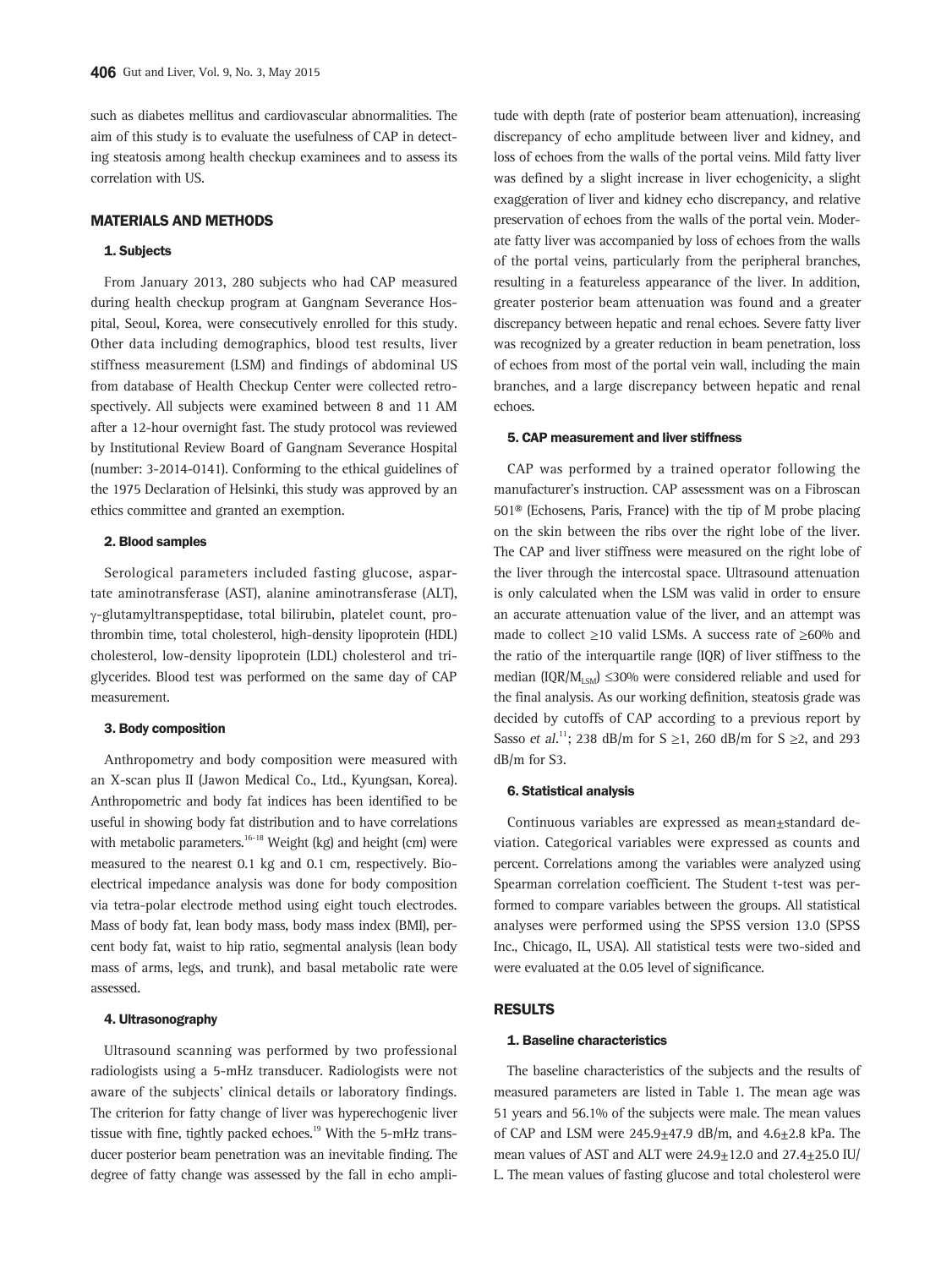Table 1. Baseline Characteristics of Subjects (n=280)

| Characteristic                     | Value              |
|------------------------------------|--------------------|
| Clinical                           |                    |
| Age, yr                            | $51 + 11$          |
| Male sex                           | 157 (56.1)         |
| DM                                 | 18(6.7)            |
| Systolic BP, mm Hg                 | $124.29 \pm 14.67$ |
| Diastolic BP, mm Hg                | 77.7±9.75          |
| CAP, dB/m                          | 245.91+47.86       |
| Stiffness, kPa                     | $4.59 + 2.84$      |
| HBsAg positive                     | 13(4.6)            |
| Anti-HCV positive                  | 1(0.4)             |
| Anthropometric                     |                    |
| BMI, $\text{kg/m}^2$               | $23.90 + 3.03$     |
| Body fat rate, %                   | 25.73±5.46         |
| Visceral fat grade, 1-24           | $10.19 + 3.37$     |
| Visceral fat area, cm <sup>2</sup> | 94.81±41.02        |
| Visceral fat, kg                   | $2.33 \pm 1.75$    |
| Subcutaneous fat, kg               | 14.54±3.80         |
| Biochemical                        |                    |
| AST, IU/L                          | $24.91 \pm 12.02$  |
| ALT, IU/L                          | $27.43 \pm 24.98$  |
| GGT, IU/L                          | 37.80+56.71        |
| Fasting glucose, mg/dL             | $100.89 + 15.97$   |
| Total cholesterol, mg/dL           | 200.26+37.68       |
| Triglyceride, mg/dL                | 121.15±72.69       |
| HDL, mg/dL                         | 51.34±12.90        |
| LDL, mg/dL                         | 121.69±31.65       |

Data are presented as mean $\pm$ SD or number (%).

DM, diabetes mellitus; BP, blood pressure; CAP, controlled attenuation parameter; HBsAg, hepatitis B surface antigen; HCV, hepatitis C virus; BMI, body mass index; AST, aspartate aminotransferase; ALT, alanine aminotransferase; GGT, γ-glutamyltranspeptidase; HDL, highdensity lipoprotein; LDL, low-density lipoprotein.

 $100.9\pm16.0$  mg/dL and  $200.3\pm37.7$  mg/dL. All the other mean values of blood chemistry were within normal ranges. Only a small number of subjects had diabetes (6.7%), hepatitis B (4.6%) or C (0.4%) infection.

#### 2. Prevalence of steatosis

US identified fatty liver in 119 subjects (42.5%), while CAP measurement revealed S1-3 grade steatosis in 160 subjects (57.1%). By US, 65 subjects (54.6%) had mild fatty liver, 44 subjects (37.0%) had moderate fatty liver, and 10 subjects (8.4%) had severe fatty liver. By CAP value, subjects with S1, S2, and S3 grade steatosis were 59 (36.9%), 58 (36.2%) and 43 (26.9%), respectively. The mean values of CAP in S0, S1, S2, and S3 groups were 203.3±28.4 dB/m, 248.8±6.1 dB/m, 274.3±8.5 dB/ m, and 322.4±22.2 dB/m, respectively (Table 2). Distribution of

Table 2. Fatty Change Noted by Ultrasonography and the Controlled Attenuation Parameter

| Characteristic                        | No. (%)   | Mean+SD, $dB/m$ |
|---------------------------------------|-----------|-----------------|
| Fatty change by US $(n=119)$          |           |                 |
| Mild fatty liver                      | 65 (54.6) |                 |
| Moderate fatty liver                  | 44 (37.0) |                 |
| Severe fatty liver                    | 10(8.4)   |                 |
| Fatty change by CAP ( $n=160$ ), dB/m |           |                 |
| S1 (238 to $<$ 260)                   | 59 (36.9) | 248.83+6.14     |
| S <sub>2</sub> (260 to $<$ 293)       | 58 (36.2) | $274.33 + 8.53$ |
| $S3$ ( $>293$ )                       | 43 (26.9) | 322.35+22.20    |
|                                       |           |                 |

US, ultrasonography; CAP, controlled attenuation parameter.

Table 3. Correlation between the Controlled Attenuation Parameter and Clinical Parameters

| Parameter                      | Correlation (r) | p-value |
|--------------------------------|-----------------|---------|
| US finding (fatty liver grade) | 0.472           | < 0.001 |
| BMI                            | 0.445           | < 0.001 |
| Visceral fat grade             | 0.421           | < 0.001 |
| Systolic BP                    | 0.223           | < 0.001 |
| Fasting glucose                | 0.229           | < 0.001 |
| Triglyceride                   | 0.269           | < 0.001 |
| HDI.                           | $-0.155$        | 0.012   |
| LDL                            | 0.182           | 0.003   |

US, ultrasonography; BMI, body mass index; BP, blood pressure; HDL, high-density lipoprotein; LDL, low-density lipoprotein.



Fig. 1. Scatterplot and regression line showing a positive correlation between the grade of fatty change (0, normal; 1, mild; 2, moderate; and 3, severe) detected by ultrasonography and the controlled attenu-

CAP was plotted by the degree of fatty change in US (Fig. 1).

#### 3. Correlations with CAP

ation parameter in the checkup subjects.

CAP was significantly correlated with parameters as shown in Table 3. BMI, systolic blood pressure (BP), fasting glucose,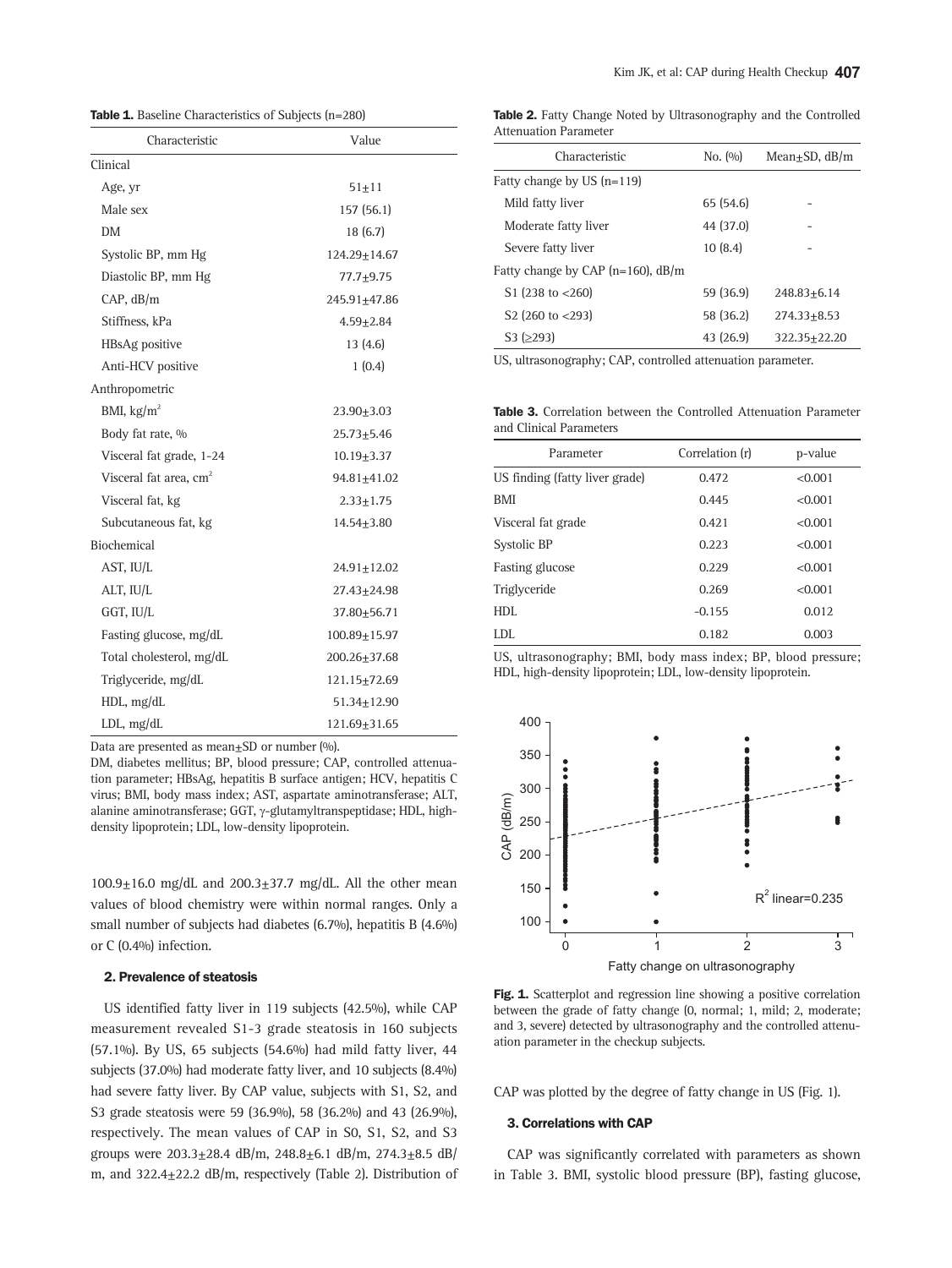triglyceride, LDL, and grade of fatty liver by US showed significant positive correlations with CAP value. HDL level showed a negative significant correlation with CAP value.

## 4. Characteristics of subjects whose steatosis was detected only by CAP value

Among 161 subjects whose liver echogenicity was normal in US, steatosis was detected in 65 subjects (65/161, 40.4%) by CAP value, and most of them (53.8%) had S1 grade CAP value. None of patients whose liver steatosis was detected by US had normal values on CAP evaluation. We compared clinical parameters between US-CAP concordant subjects (normal liver echogenicity in US and S0 grade of CAP value) and US-CAP discordant subjects (normal liver echogenicity in US but steatosis by CAP value). Subjects whose steatosis was recognized by CAP had significantly higher BMI, body fat rate, visceral fat grade, systolic BP, triglyceride, LDL, and low HDL than subjects without steatosis that was confirmed by the both tools, US and CAP measurements (Table 4). However, mean values of diastolic BP, fasting glucose, total cholesterol, AST, and ALT were not different statistically.

## **DISCUSSION**

In our study, liver steatosis, evaluated by CAP was well correlated with clinical parameters that were associated with metabolic derangements. In addition, CAP measurement was useful in identifying the low grade steatosis that was not conspicuous on US, and thus might be useful in early detection of metabolic derangements in health checkup examinees.

The need for steatosis screening in general population is still under controversy. However, health checkup is often provided for persons that do not possess overt, serious health problems in order to prevent disease by recognizing subtle signs jeopardizing healthy condition, and several studies suggest hepatic steatosis as an early predictor of cardiovascular and metabolic derangements.<sup>20,21</sup> NAFLD has been suggested as an indicator of preclinical insulin resistance even in nonobese individuals, and some investigators even recommended young NAFLD patients to undergo oral glucose tolerance test in order to predict the risk of type 2 diabetes. $2^{21-23}$  Furthermore, NAFLD is reported to suggest subclinical cardiovascular changes such as increased arterial stiffness and carotid arterial wall thickness.<sup>5,24-26</sup> Therefore, early detection of NAFLD might contribute in predicting and preventing serious and prevalent metabolic diseases such as type 2 diabetes or cardiovascular disease. In accordance with these findings, our results also showed that the presence of hepatic steatosis by CAP correlated with variables suggestive of poor metabolic condition. Fortunately, simple hepatic steatosis without inflammation and fibrosis is a reversible condition which can be normalized after lifestyle modification including diet and/or physical activity intervention.<sup>27,28</sup> It would be interesting to investigate whether alleviated hepatic steatosis would reduce the metabolic risks, and such studies would be able to determine the usefulness of steatosis screening.

Currently, US is recognized as the most useful and widely accepted noninvasive technique for the detection of liver steatosis. However, US has its pitfalls as its results tend to be operator dependent and its grading system is somewhat subjective.<sup>29</sup> In addition, quantification of fatty change is limited as it is described in only four categories: normal, mild, moderate, and severe. Some investigators even report relatively low sensitivity of US in identifying existence of fatty liver.<sup>30,31</sup> Therefore, in comparison with the histological studies, some review articles raise questions on the diagnostic ability and reliability of US in detecting fatty liver.<sup>32,33</sup> On the other hands, CAP measures and

|  |  |  |  | Table 4. Clinical Implication of Fatty Change Not Detected by Ultrasonography but Detected by the Controlled Attenuation Parameter |  |  |
|--|--|--|--|------------------------------------------------------------------------------------------------------------------------------------|--|--|
|  |  |  |  |                                                                                                                                    |  |  |

| Parameter                | Normal liver by US and CAP $(n=96)$ | Fatty liver not by US but by CAP $(n=65)$ | p-value |
|--------------------------|-------------------------------------|-------------------------------------------|---------|
| BMI, $kg/m2$             | $22.03 + 2.61$                      | $23.73 + 1.45$                            | < 0.001 |
| Body fat rate, %         | $24.21 + 5.37$                      | $26.24 + 5.64$                            | 0.022   |
| Visceral fat grade       | $7.88 + 3.43$                       | $10.51 + 2.55$                            | < 0.001 |
| Systolic BP, mm Hg       | $119.5 + 12.79$                     | 124.42+15.85                              | 0.032   |
| Diastolic BP, mm Hg      | 74.51+8.79                          | 76.63+9.95                                | 0.156   |
| Fasting glucose, mg/dL   | 95.99+10.85                         | 95.85+12.22                               | 0.641   |
| Total cholesterol, mg/dL | 192.46+35.83                        | 200.63+37.39                              | 0.165   |
| AST, IU/L                | 23.78+13.87                         | $21.37 + 5.78$                            | 0.187   |
| ALT, IU/L                | 22.71+30.34                         | $20.60 + 10.46$                           | 0.131   |
| Triglyceride, mg/dL      | 89.17+44.15                         | 106.48+49.66                              | 0.022   |
| $HDL$ , mg/dL            | $55.31 + 12.42$                     | $50.92 + 10.54$                           | 0.021   |
| $LDL$ , mg/d $L$         | 114.95+33.17                        | 126.02+28.63                              | 0.030   |

US, ultrasonography; CAP, controlled attenuation parameter; BMI, body mass index; BP, blood pressure; AST, aspartate aminotransferase; ALT, alanine aminotransferase; HDL, high-density lipoprotein; LDL, low-density lipoprotein.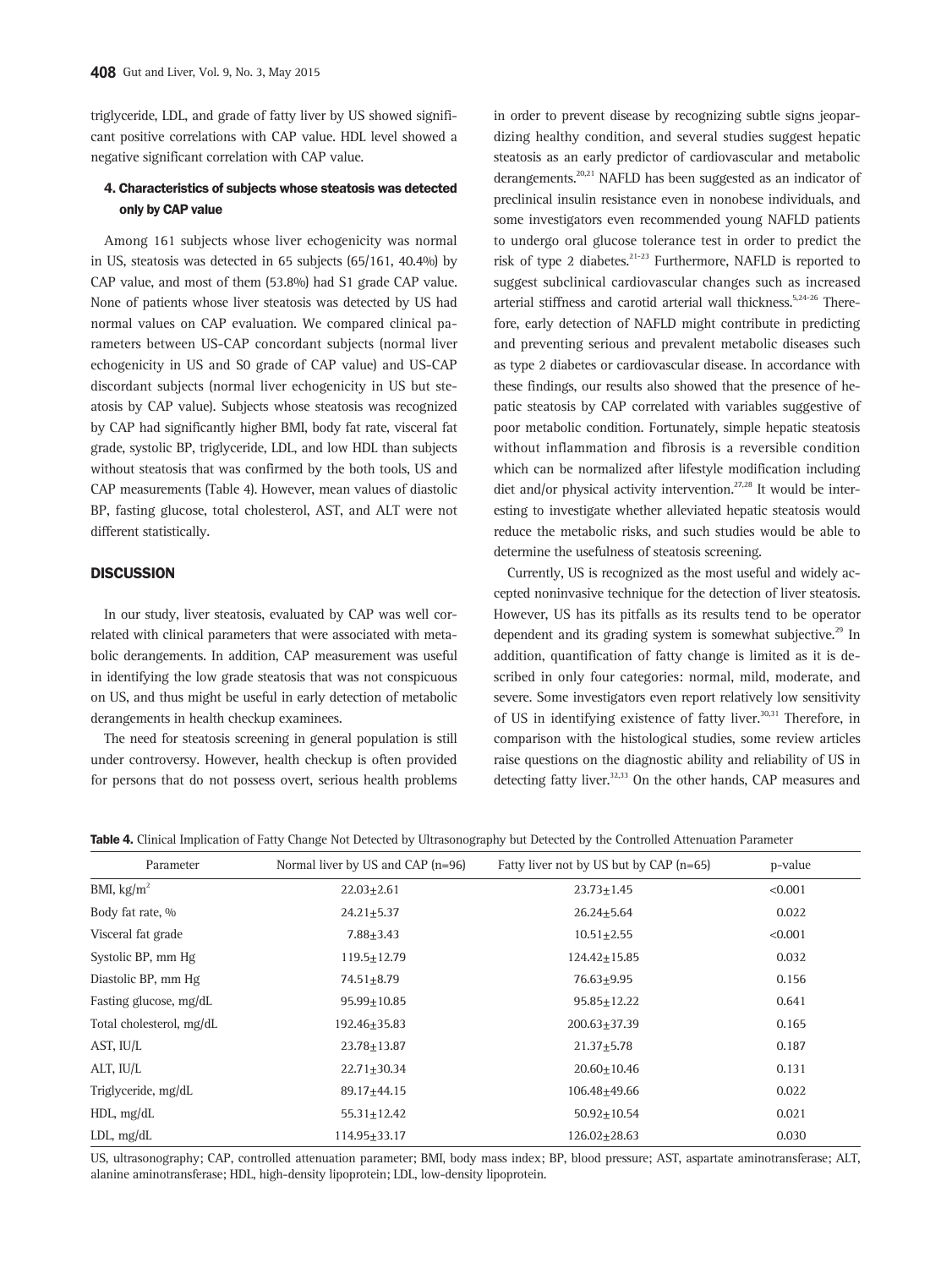describes hepatic steatosis in a numeric scale, which may produce more objective results. The numeric scales are often useful when the examinees want to compare their hepatic fatty values over time after serial measurements. CAP seems to be able to produce objective assessment of hepatic steatosis, along with noninvasively measured liver fibrosis, and it is operator independent as well as easily accessible. CAP may be a noninvasive and practical means of detecting hepatic steatosis in patients as well as in general population. However, until now, there is no consensus on cutoff values regarding steatosis grade. In addition, there are no validated indices that describe the reliability of CAP values. For liver stiffness, IQR/M is known to be a factor of reliability. However, in a previous report comparing histology and CAP, IQR/M of CAP was not an independent predictor of discordance between steatosis grade and CAP.<sup>34</sup> Further study is warranted to decide optimal cutoff value for detecting early fatty changes and to identify means of assessing the reliability of the CAP study.

Our study reports the correlation coefficient of 0.472 between findings of US and those of the CAP study and it should be pointed out that the level of correlation is not so strong. Unfortunately reports on the correlation between results from US and that of CAP are lacking, and more studies on this matter are needed as indicated in a recent review article.<sup>35</sup>

This study has several limitations. First, comparison with the histologic grade was not included. To be conducted with data from health checkup, invasive confirmation with biopsy was unrealistic and even unethical. Second, cause of hepatic steatosis was not clearly depicted. As these are real life data and almost every man has social drinking, alcoholic or nonalcoholic causes could not be easily discriminated. Third, we could not show the relation between CAP and insulin resistance since serum insulin level was not included in health checkup item.

In conclusion, among health checkup examinees, CAP seems to be useful in detecting hepatic steatosis to predict metabolic derangement. Even with normal US findings, those subjects whose hepatic steatosis could be diagnosed by CAP had worse metabolic parameters compared with those that were free of fatty liver after both US and CAP studies. Histologic validation is warranted to set cutoffs of CAP for steatosis grade in subjects without other definite causes of the chronic liver diseases.

## CONFLICTS OF INTEREST

No potential conflict of interest relevant to this article was reported.

#### ACKNOWLEDGEMENTS

This study was supported by a grant of the Korea Healthcare Technology R&D Project, Ministry of Health and Welfare, Republic of Korea (number: HI10C2020).

## **REFERENCES**

- 1. Haque M, Sanyal AJ. The metabolic abnormalities associated with non-alcoholic fatty liver disease. Best Pract Res Clin Gastroenterol 2002;16:709-731.
- 2. Harrison SA, Torgerson S, Hayashi PH. The natural history of nonalcoholic fatty liver disease: a clinical histopathological study. Am J Gastroenterol 2003;98:2042-2047.
- 3. Fassio E, Alvarez E, Domínguez N, Landeira G, Longo C. Natural history of nonalcoholic steatohepatitis: a longitudinal study of repeat liver biopsies. Hepatology 2004;40:820-826.
- 4. Adams LA, Sanderson S, Lindor KD, Angulo P. The histological course of nonalcoholic fatty liver disease: a longitudinal study of 103 patients with sequential liver biopsies. J Hepatol 2005;42:132- 138.
- 5. Kim NH, Park J, Kim SH, et al. Non-alcoholic fatty liver disease, metabolic syndrome and subclinical cardiovascular changes in the general population. Heart 2014;100:938-943.
- 6. Powell EE, Jonsson JR, Clouston AD. Metabolic factors and nonalcoholic fatty liver disease as co-factors in other liver diseases. Dig Dis 2010;28:186-191.
- 7. Hübscher SG. Histological assessment of non-alcoholic fatty liver disease. Histopathology 2006;49:450-465.
- 8. Rockey DC, Caldwell SH, Goodman ZD, Nelson RC, Smith AD; American Association for the Study of Liver Diseases. Liver biopsy. Hepatology 2009;49:1017-1044.
- 9. Myers RP, Fong A, Shaheen AA. Utilization rates, complications and costs of percutaneous liver biopsy: a population-based study including 4275 biopsies. Liver Int 2008;28:705-712.
- 10. Dasarathy S, Dasarathy J, Khiyami A, Joseph R, Lopez R, Mc-Cullough AJ. Validity of real time ultrasound in the diagnosis of hepatic steatosis: a prospective study. J Hepatol 2009;51:1061- 1067.
- 11. Sasso M, Beaugrand M, de Ledinghen V, et al. Controlled attenuation parameter (CAP): a novel VCTE(TM) guided ultrasonic attenuation measurement for the evaluation of hepatic steatosis: preliminary study and validation in a cohort of patients with chronic liver disease from various causes. Ultrasound Med Biol 2010;36: 1825-1835.
- 12. de Lédinghen V, Vergniol J, Foucher J, Merrouche W, le Bail B. Non-invasive diagnosis of liver steatosis using controlled attenuation parameter (CAP) and transient elastography. Liver Int 2012; 32:911-918.
- 13. Ratziu V, Bellentani S, Cortez-Pinto H, Day C, Marchesini G. A position statement on NAFLD/NASH based on the EASL 2009 special conference. J Hepatol 2010;53:372-384.
- 14. Sasso M, Tengher-Barna I, Ziol M, et al. Novel controlled attenuation parameter for noninvasive assessment of steatosis using Fibroscan(®): validation in chronic hepatitis C. J Viral Hepat 2012; 19:244-253.
- 15. Myers RP, Pollett A, Kirsch R, et al. Controlled Attenuation Parameter (CAP): a noninvasive method for the detection of hepatic